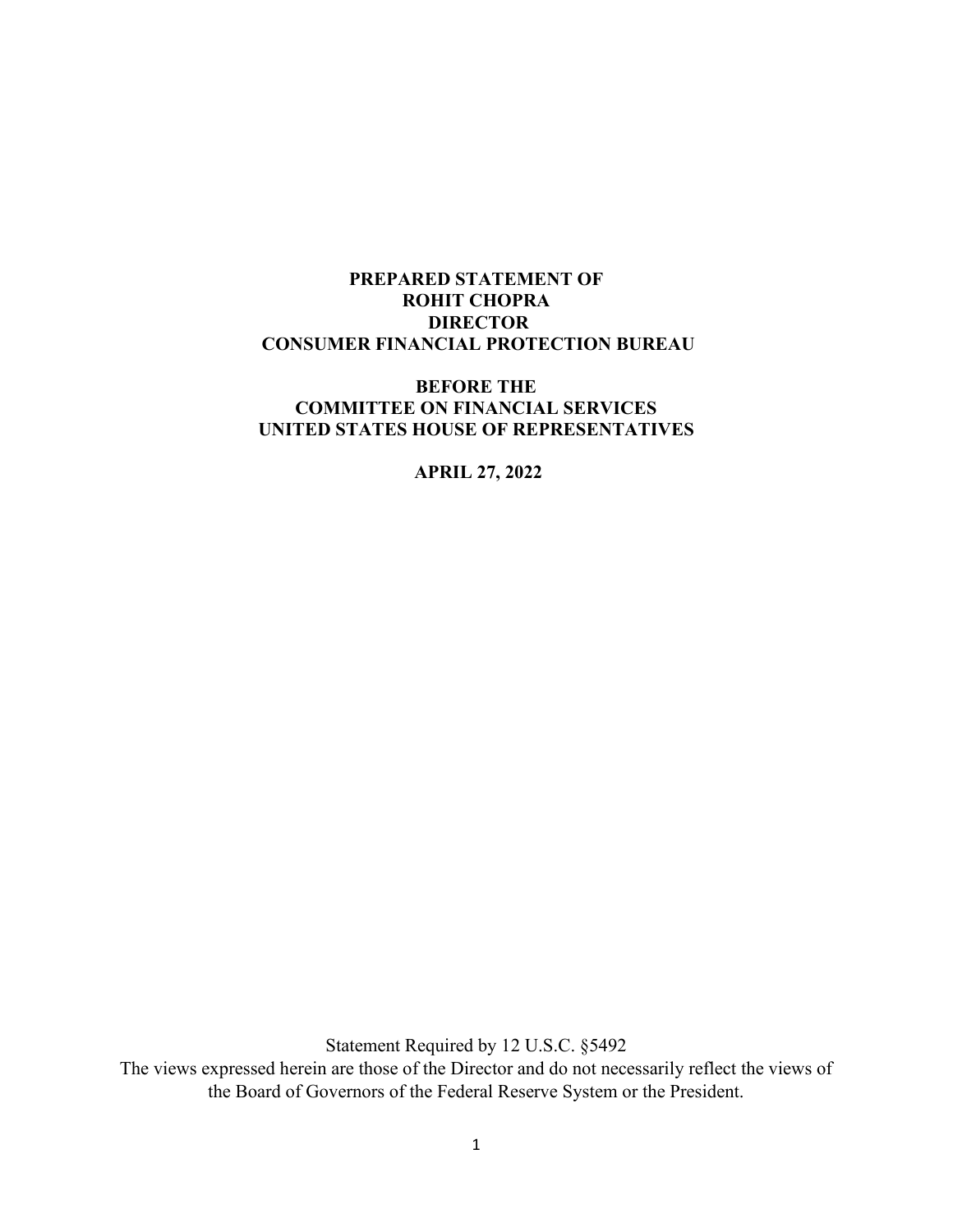Chairwoman Waters, Ranking Member McHenry, and distinguished Members of the Committee, I am pleased to appear before you today in conjunction with the Consumer Financial Protection Bureau's (CFPB) submission of the Semiannual Report to Congress.

In my first six months as Director, the Consumer Financial Protection Bureau has refocused its efforts to align with the objectives that Congress set out for the agency. I have outlined some of the highlights of this work below.

### **Focusing Enforcement on Repeat Offenders and Other Major Market Actors**

When small businesses violate the law, federal enforcers are often quick to levy crippling sanctions. But when larger players repeatedly violate the law, agencies are far more lenient. This is highly inappropriate.

I am committed to ensuring that the CFPB does not follow this path. The CFPB is shifting enforcement resources away from investigating small firms and instead focusing on repeat offenders and large players engaged in large-scale harm.

For example, in recent months, we have filed lawsuits against two very large firms, FirstCash and TransUnion, that violated law enforcement orders and other consumer financial protection laws. In both cases, the entities willingly consented to an order and were on clear notice of their obligations. The CFPB alleges that both firms violated their orders and continued to violate the law.

The CFPB and the New York Attorney General also recently filed a lawsuit against MoneyGram, one of the biggest providers of remittances worldwide, for violating rules required by Congress in the money transfer market, despite being granted many chances to come into compliance.

During my tenure, the CFPB will not only focus on large actors engaged in widespread harm, but also enforce the law as written. I expect that this may lead to more litigation, but also lend greater legitimacy to agency actions.

### **Enhancing Transparency Through Guidance**

Laws work best when they are easy to understand, easy to follow, and easy to enforce. During my tenure, the CFPB will dramatically increase its issuance of guidance documents, such as advisory opinions, compliance bulletins, policy statements, and other publications. We have already begun to do so on a wide variety of topics.

These efforts help entities comply with laws passed by Congress by either providing further clarity where needed or drawing attention to an already clear legal requirement. They also promote consistency among the many government actors responsible for enforcement of federal consumer financial law, including other federal regulators and state and tribal Attorneys General across the country. The CFPB is especially interested in areas where guidance can support compliance efforts by small institutions and new entrants.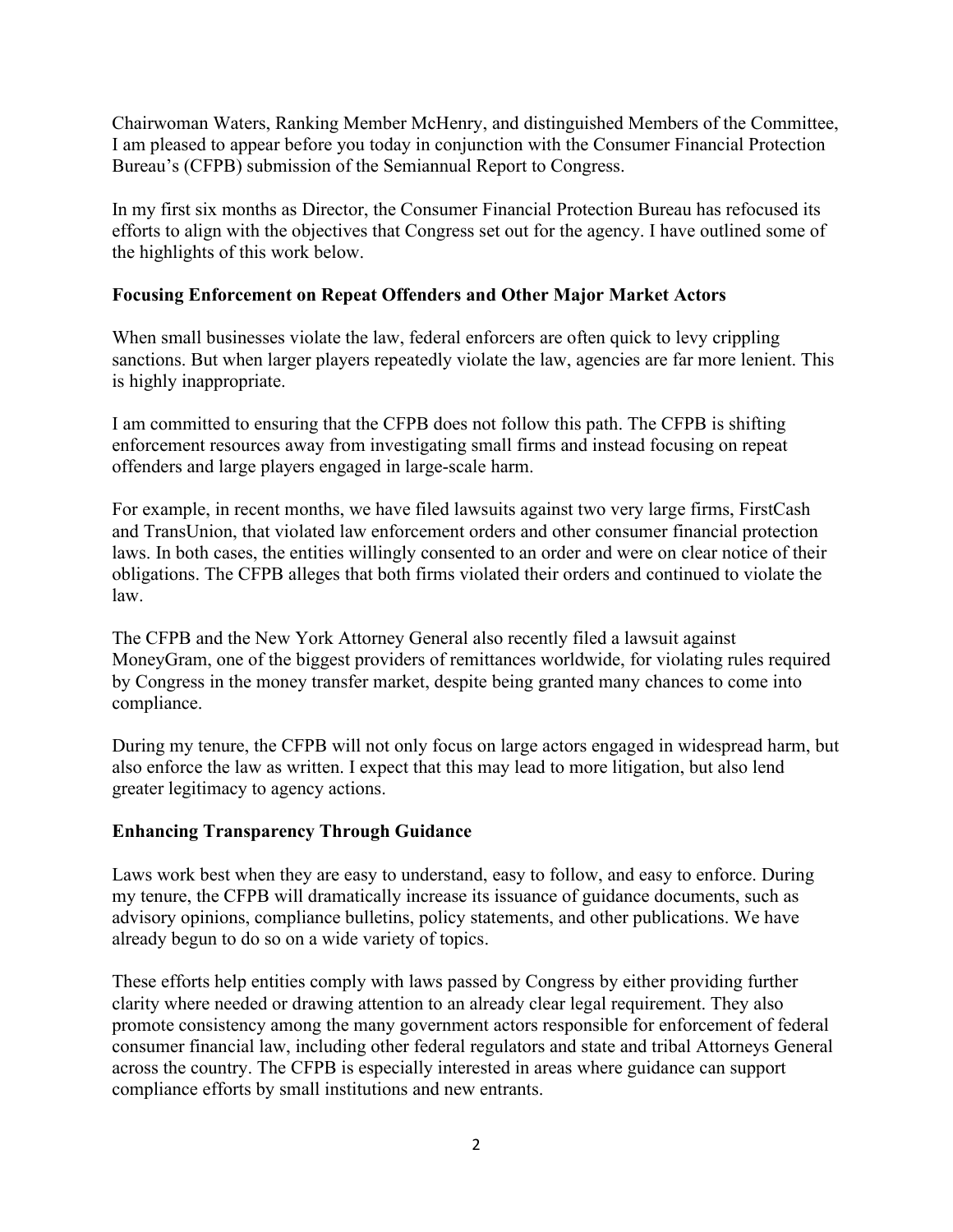### **Rethinking Our Approach to Regulations**

When Congress and the President enact laws that direct or authorize the promulgation of regulations, agencies should not ignore them.<sup>[1](#page-2-0)</sup> I am committed to ensuring that the CFPB takes meaningful steps to carry out legislative directives.

At the time I became Director, the CFPB had not made any significant progress on the development of several rules that Congress authorized in the Consumer Financial Protection Act, including under Section 1033, a provision that could increase competition and choice in consumer financial markets. In addition, the agency is working to implement Section 1071 of the Act, regarding small business data. This is not a discretionary rule, and the CFPB is subject to a court order to ensure it is implemented in a timely fashion.

In December 2021, Congress amended the Fair Credit Reporting Act to assist survivors of human trafficking and required the CFPB to implement regulations within 180 days. The CFPB has already published a proposal for public comment and is working to complete the rulemaking to comply with the deadline set by Congress.

More broadly, I am concerned that the approach to regulations pursued by federal banking agencies is excessively complicated. I have asked CFPB staff to put a higher premium on simplicity and "bright lines" whenever possible. We are also reviewing rules that the agency inherited from the Federal Reserve Board of Governors to identify opportunities for improvement.

The CFPB has also launched a new process to allow the public to more freely exercise the Constitutional right to petition the government. Our new process will allow us to hear directly from the public about potential regulations that should be developed or amended.

# **Listening and Learning from the Business Community**

While large depository and nondepository institutions have direct access to the CFPB through our supervision program, many other businesses also have a stake in the CFPB's policies. During my confirmation process, I received feedback that the CFPB was extremely responsive to large financial institutions, but not sufficiently committed to listening and learning from local financial institutions and the broader business community. I take this criticism seriously and I have directed a number of changes to the agency's status quo approach.

A key priority for me has been to engage with institutions without direct access to the CFPB, including small banks and credit unions. I have been fortunate to meet with many state-based associations to speak directly with community banks and credit unions, and I hope to meet with all of these associations during my term in office.

<span id="page-2-0"></span><sup>1</sup> For example, when I served as a Commissioner on the Federal Trade Commission, my office conducted an analysis that identified several pieces of legislation signed into law by President Bill Clinton, President George W. Bush, and President Barack Obama that the Commission largely ignored.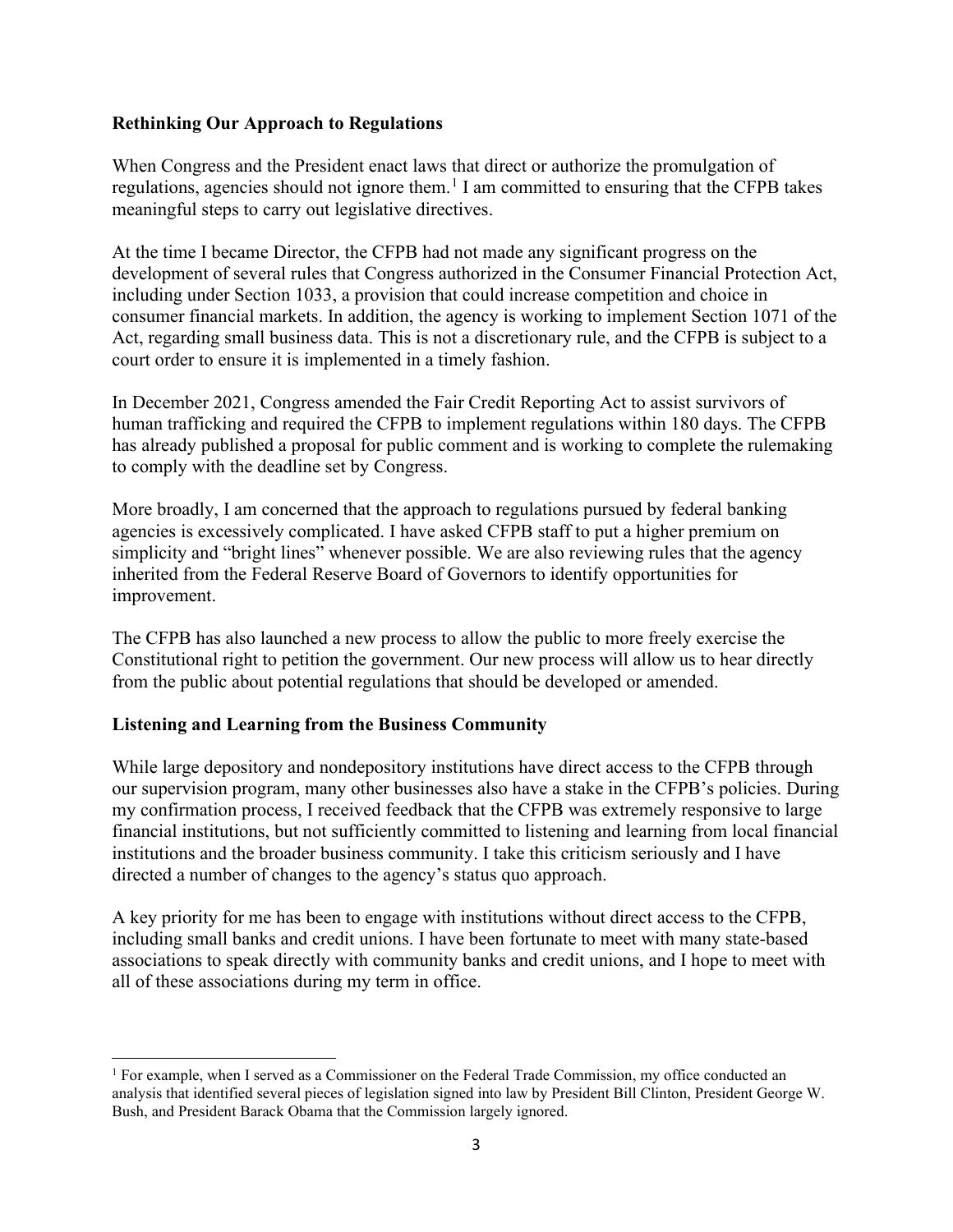The CFPB is also engaging with a broad range of other businesses and associations, including health care providers, automobile dealers, farmers, hotel owners, retailers, and more. While these industries generally engage in business practices that fall outside the scope of the CFPB's authority, they are deeply affected by the laws the agency administers. These efforts will help the CFPB be more attuned to the needs of businesses across the economy.

### **Promoting Competition**

In our market system, one of the best ways that consumers can protect themselves is to switch from providers that treat them poorly. This is why Congress established as a primary objective that the CFPB seek to ensure that markets for consumer financial products and services are fair, transparent, and competitive.

Competition leads to innovation, attractive rates, quality service, and benefits that may be difficult to quantify. But when consumers do not get to select their provider or when switching is complex or difficult, it can lead to stagnation, junk fees, and poor treatment. Indeed, in many markets for consumer financial products and services, like loan servicing and credit reporting, consumers have no choice of provider.

In addition to implementation of rules under Section 1033, we will be launching other initiatives to identify ways to lower barriers to entry and increase the pool of firms competing for customers based on quality, price, and service. We are especially interested in ways that small financial institutions can leverage technology and systems, like the planned FedNow program, to capture market share while still preserving their relationship banking model.

# **Preparing for the Era of Big Tech and Big Data in Banking**

America's consumer finance infrastructure is the plumbing for an enormous amount of economic activity. New technologies and systems can bring us faster payments and new opportunities to connect customers and financial providers. During my tenure, the CFPB will be very focused on what the future holds and how we can collectively shape it in ways that align with American values.

Currently, the United States is lurching toward a consolidated market structure where finance and commerce co-mingle fueled by uncontrolled flows of consumer data. This is the market structure that has emerged in China, where Alipay (operated by Ant Group, formerly known as Alibaba) and WeChatPay (operated by Tencent) predominate. Alipay is part of the same conglomerate that dominates e-commerce, and WeChatPay is connected to the dominant messaging app.

These super-apps have access to an extraordinary set of data about consumers and businesses, including financial businesses that they may compete with. Over the last several years, Chinese